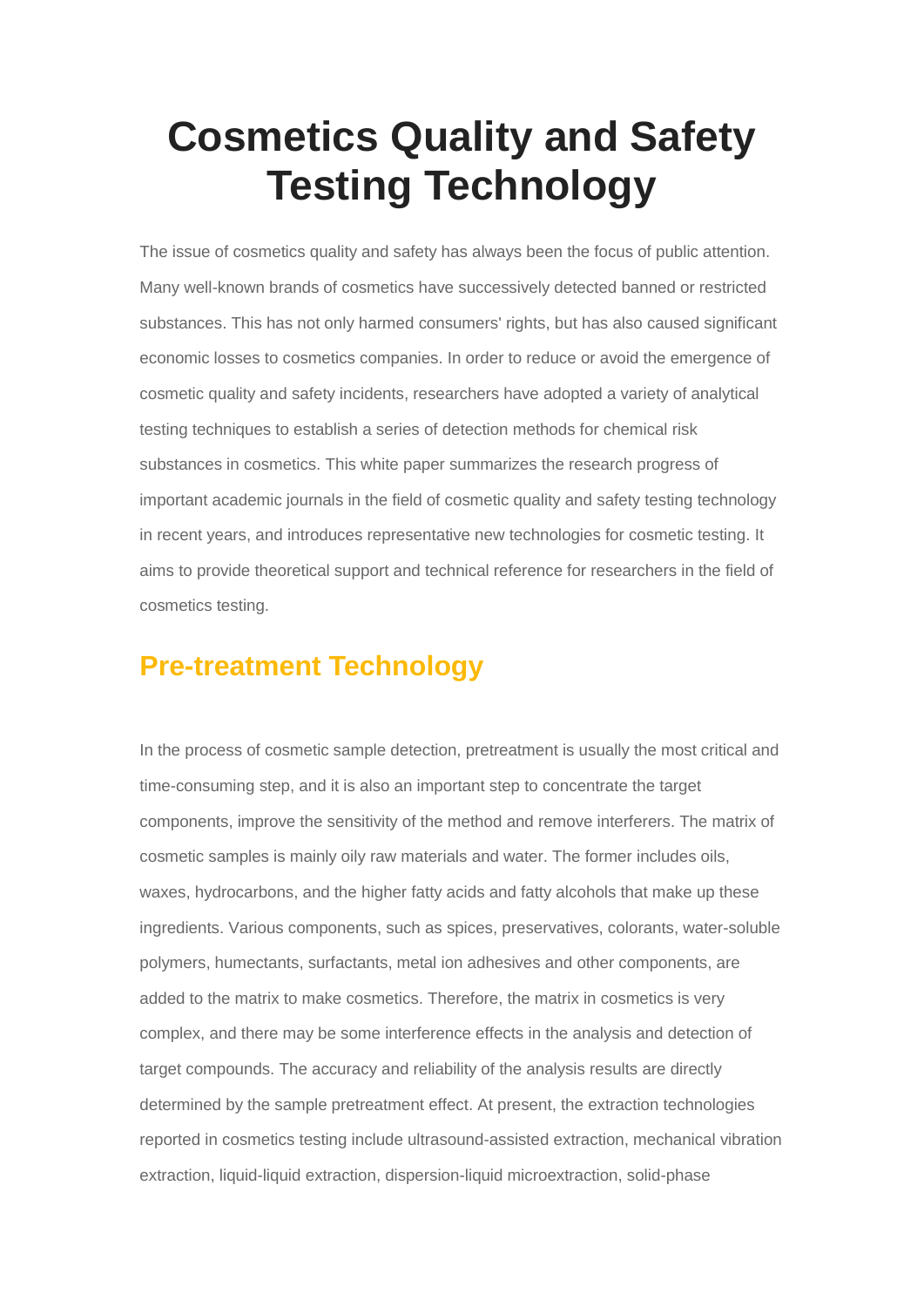microextraction, and supercritical fluid extraction, *etc*. The purification technology is mainly solid-phase extraction, N-hexane degreasing, *etc*.

#### **Extraction Technology**

Ultrasound-assisted Extraction

Ultrasound-assisted extraction (UAE) is easy to operate and can achieve high extraction efficiency in a short time. It is the most commonly used technical means for extracting organic components in cosmetics. As an extraction technology, the cavitation effect produced by ultrasonic waves occupies the main aspect. This effect can refine various substances and generate emulsions, accelerating the target components in the sample into the solvent. In addition, the thermal effects and mechanical effects produced by ultrasound are two important bases for its use as an extraction technology. Extraction technology is mostly used to detect hormones (glucocorticoids, androgens, estrogen, and progestogens), antibiotics (sulfonamides, nitrofurans, quinolones, and nitroimidazoles) and preservatives in cosmetics, and good recovery and precision are obtained.

Mechanical Vibration Extraction

Mechanical vibration extraction technology can improve the turbulence degree of the solvent and reduce the thickness of the mass transfer interface between the sample and the solvent, so as to improve the extraction rate and efficiency. The main characteristics of this technology are high solvent utilization and extraction efficiency, but strong selectivity for extraction solvents. 9 kinds of glucocorticoids in cosmetics were extracted by acidification methanol oscillation, and then extracted twice with n-hexane. The recovery of all target analytes was 85.0% - 99.5%, and the RSD was less than 5.8%.

Liquid-liquid Extraction

Liquid liquid extraction (LLE) is a separation process in which the components are transferred from one phase to another by the difference of solubility between two immiscible liquid phases. The technology has the characteristics of large capacity, good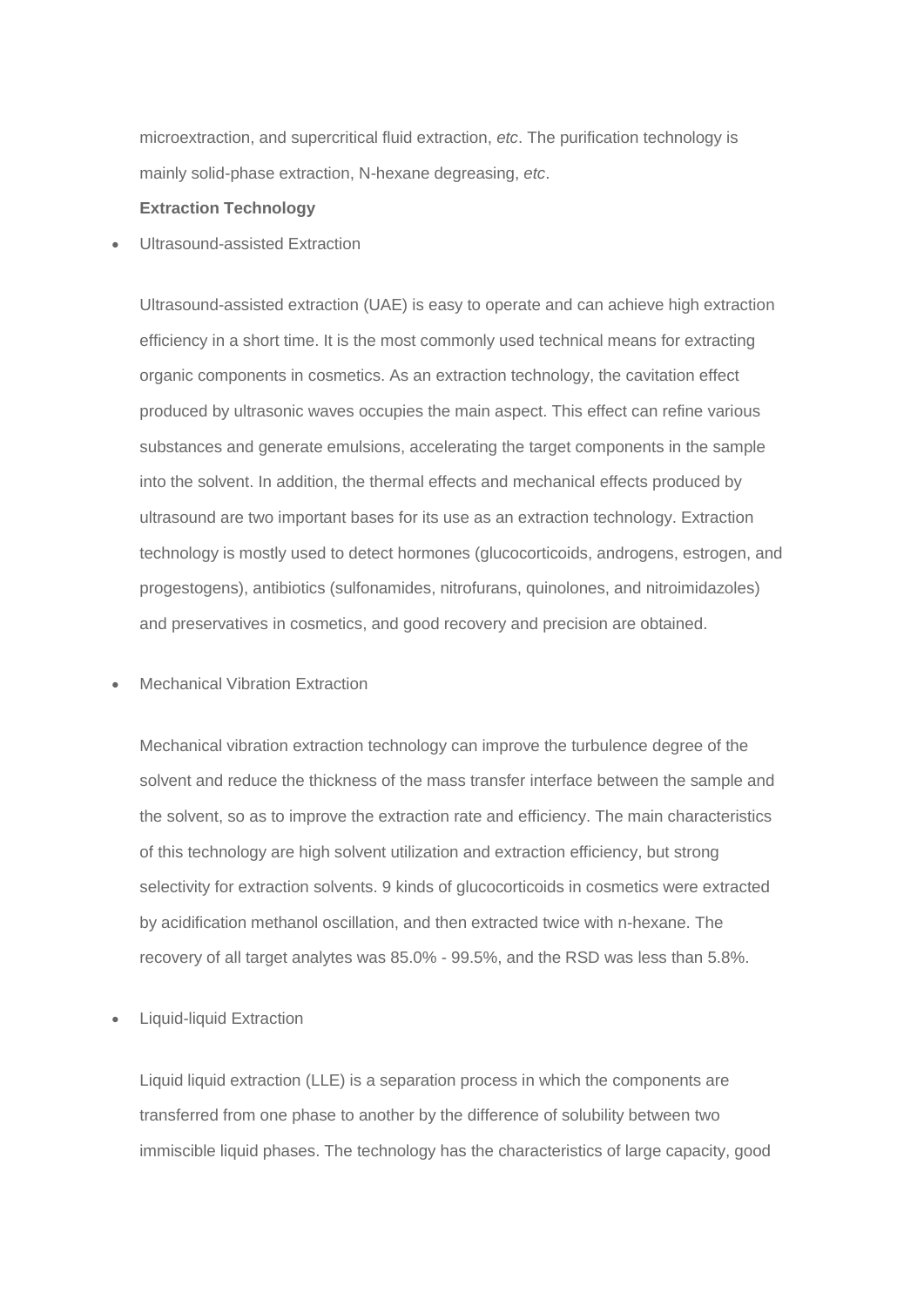separation effect, high recovery rate, continuous operation and automatic control. Organic solvents were used to dissolve or disperse oily cosmetics such as lipstick and nail polish, and then seven colorants (including carmine, naphthol yellow, sunset yellow, acid red 33, allure red, acid red 13 and acid orange) were extracted by liquid liquid extraction using water as extraction solvent. The average recovery of the extraction method is 90.5%-100.6%, and the relative standard deviation is 3.2%-6.7%.

Dispersive Liquid-liquid Microextraction

Dispersive liquid-liquid microextraction (DLLME) is a new type of microextraction technology. It uses a microsyringe to quickly inject the micro-upgraded extraction solvent into the sample liquid to form extractant beads in the dispersant-sample solution, which effectively increases the contact area between the two, makes the target analyte enter the extraction solvent quickly, and greatly improves the extraction efficiency and enrichment multiple. In the analysis of cosmetics, some researchers have also used this technique to extract and determine phthalate plasticizers and preservatives in cosmetics.

Solid-phase Microextraction

Solid-phase microextraction (SPME) is a new type of extraction separation technology developed in recent years, which is based on the principle of chromatographic separation and achieves the purpose of separation by using the distribution balance of the target in two phases. Compared with traditional pretreatment methods, it is simple, does not require the use of solvents, and can directly desorb and inject samples while enriching the target, eliminating tedious operation steps, greatly reducing analysis time and improving analysis efficiency. In cosmetics testing, a solid-phase microextraction method was developed for 8 phthalate plasticizers in water-soluble cosmetics. After the samples were diluted with water and sealed with sodium chloride, they were stirred in the silicone oil bath for headspace extraction, and then the extraction fiber head was placed in the gas-phase chromatogram inlet for desorption. The recoveries of all analytes were 83% - 97% and RSD was 2.5% - 10.0%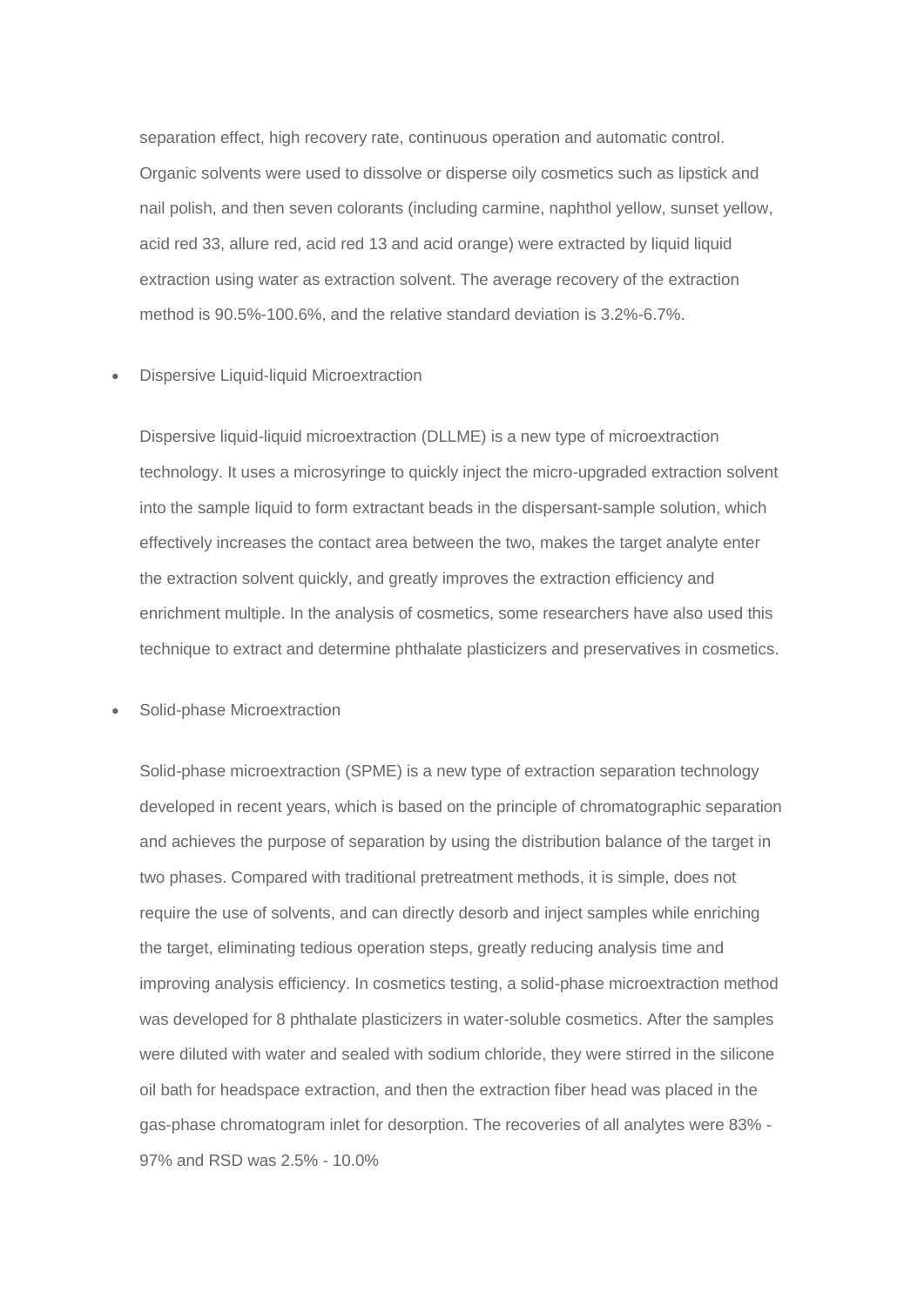#### Supercritical Fluid Extraction

Supercritical fluid extraction(SFE) uses supercritical fluid as extractant to extract target analytes from liquids or solids so as to achieve the purpose of separation. The technology has the following advantages: easy separation from the product, safe and non-toxic, mild operating conditions, not easy to destroy the active components and so on. In recent years, some analysts have applied supercritical fluid technology to the field of cosmetic detection. This technique has been used to extract four Nipagin ester preservatives and four antioxidants from cosmetics.

#### **Purification Technology**

Solid-phase Extraction

Solid-phase extraction (SPE) is a technology developed from the combination of liquidsolid extraction and liquid chromatography. It separates, purifies and enriches samples through selective adsorption and desorption of sample components by fillers. The main purpose is to reduce matrix interference in samples and improve detection sensitivity. Because of its simple operation, high recovery rate and good repeatability, this technique is widely used in the field of cosmetic detection. For example, solid phase extraction technology is used to remove the matrix components in the samples in the purification process of hormones, surfactants, halogenated phenols, prohibited drugs and coumarins, which can effectively reduce the interference to the target analytes.

N-hexane Degreasing

As most of the matrix in oily cosmetics are non-polar fatty components, it is a simple and easy method to remove most of the non-polar matrix by adding n-hexane.

## **Instrumental Analysis Technology**

**HPLC and HPLC-MS**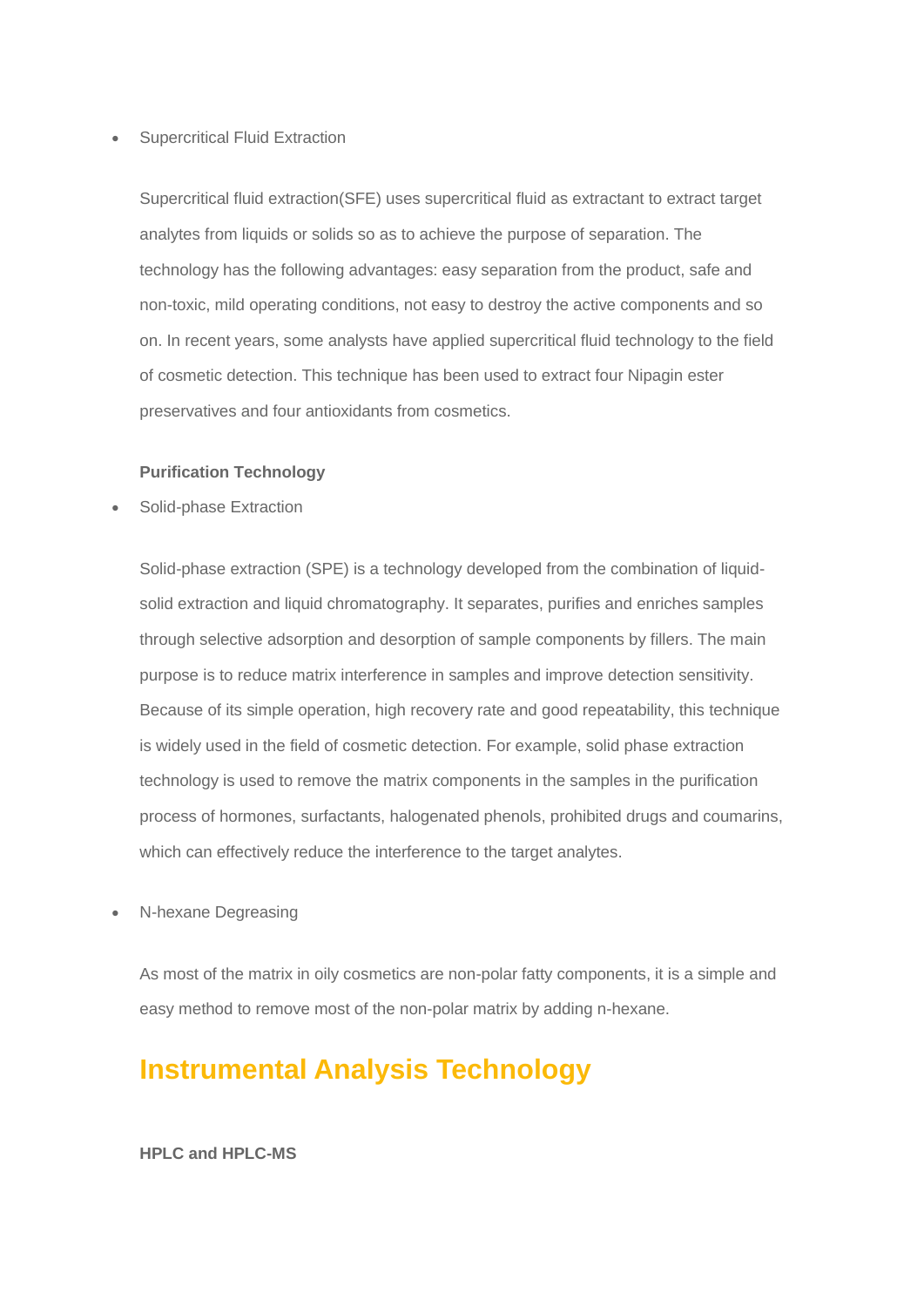High-performance liquid chromatography (HPLC) is suitable for the separation of 80% known organic compounds because it is not restricted by the volatility and thermal stability of the substances to be determined. It has the characteristics of fast analysis speed, strong separation ability, high sensitivity and a wide range of applications. In recent years, analysts have established a method for the detection of a variety of prohibited components in cosmetics by using HPLC, such as hormones, dyes, preservatives, sulfonamides, nitrofuran antibiotics, catecholamines, allergens, coumarins, phthalates, ultraviolet absorbers, zinc phenol sulfonate, benzalkonium chloride, antihistamines, naphthalene diphenols, formaldehyde, vitamins, halogenated phenols, quinolones antibiotics, colorants and so on.

High-performance liquid chromatography-mass spectrometry (HPLC-MS) technology is used for cosmetics sample detection. Multiple reaction monitoring (MRM) mode of tandem quadrupole mass spectrometry is favored. In this model, the characteristic parent ions are detected first, and the interference of other fragment ions can be removed after further collision induced dissociation (CID) of the selected parent ions. Only the selected characteristic ions are collected by mass spectrometry. Through the selective monitoring of secondary ions, the chemical background of mass spectrometry detection can be reduced, and the signal-to-noise ratio of the target can be significantly improved, thus the detection sensitivity can be improved.

#### **GC and GC-MS**

In cosmetics detection, gas chromatography (GC) is mostly used for the separation and analysis of low molecular weight compounds with strong volatility and weak polarity, as well as the detection and analysis of solvent residues. In recent years, researchers have established GC methods for the detection of a variety of volatile substances in cosmetics, including preservatives, volatile organic solvents, undecenoic acid and its salts, phthalates and so on. As a separation technology, GC has strong separation ability, but its application is limited by its inherent characteristics. GC-MS not only plays the role of high-speed separation of GC, but also combines the advantages of high sensitivity and high selectivity of MS. It is especially suitable for the qualitative and quantitative analysis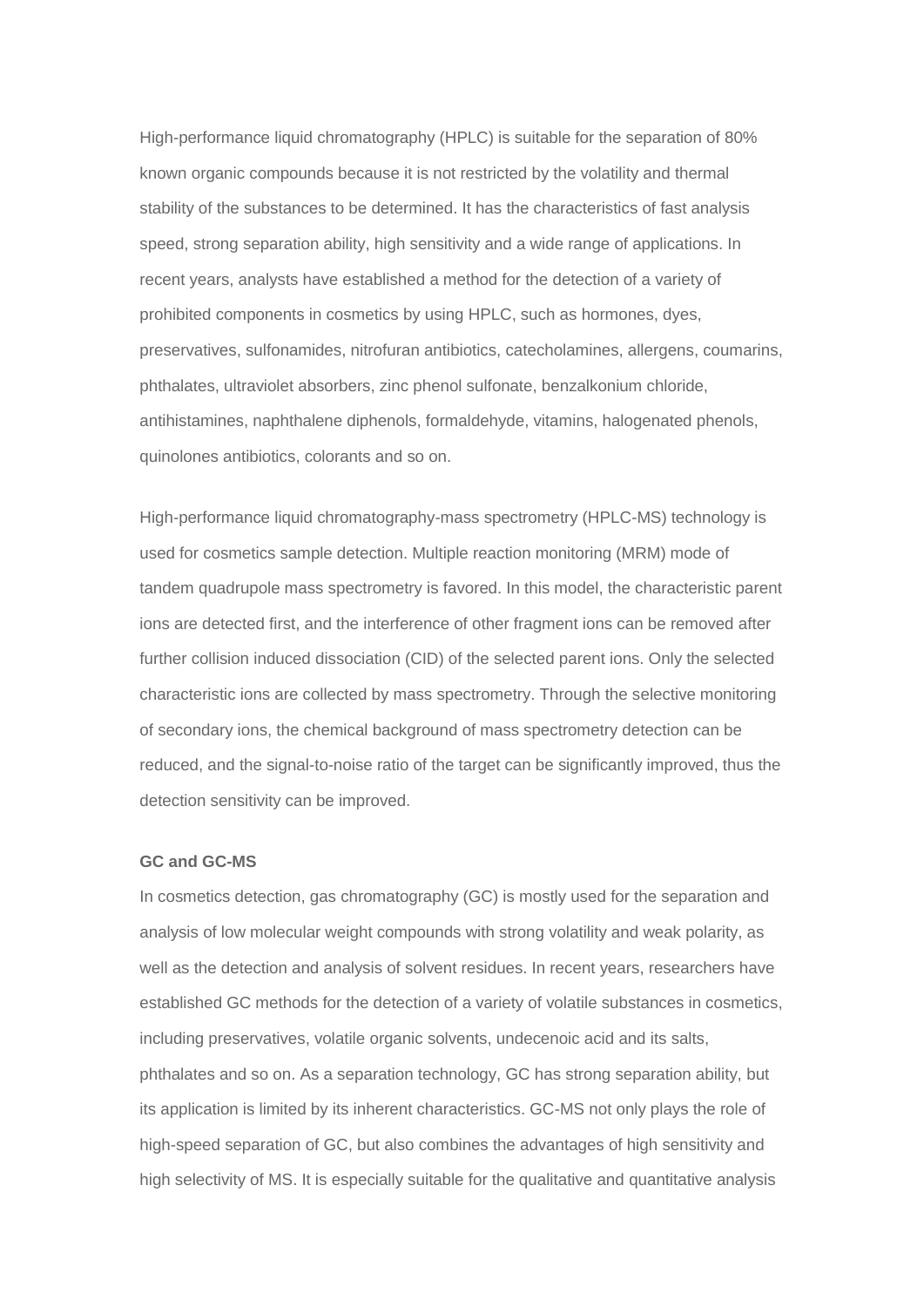of unknown compounds in multi-component, as well as the determination of molecular weight and structure of compounds. In recent years, GC-MS is widely used in cosmetics detection, such as phthalate, allergen, preservative, methanol, acrylonitrile, dioxane, plasticizer, UV absorber, *etc*.

#### **Capillary Electrophoresis**

Capillary electrophoresis (CE) is a liquid phase separation technology that uses a capillary tube as a separation channel and a high-voltage electric field as a driving force to achieve separation based on the difference in electrophoretic mobility or distribution behavior between sample components. Because this technology has the characteristics of high efficiency, fast speed, small amount, and multiple modes, it is also widely used in cosmetics analysis and detection.

#### **Ion Chromatography**

Ion chromatography is a kind of high performance liquid chromatography, which is mainly used for the determination of anions and cations in samples. At present, ion chromatography is mainly applied to substances that are difficult to be separated by traditional analytical methods, and can ionize and analyze compounds without ultraviolet absorption. In the field of cosmetics testing, relevant scholars have adopted this technology to establish detection methods for certain prohibited substances. For example, an ion chromatography-post-column derivatized ultraviolet detector was used to establish an analytical method for iodate and bromate in cosmetics, and an ion chromatography was used to detect ammonium and six alkylamines in cosmetics.

#### **Ion Mobility Spectrometry**

The basic principle of ion mobility spectrometry (IMS) is: after the sample is converted into ions at the ion source, it is driven by the electric field, and the ions enter the weak electric field migration region through the ion gate that is periodically opened. During the continuous collision of molecules, due to the differences in the respective migration rates in the electric field, different ions are separated and reach the detector one after the other. At present, trace detection methods based on ion mobility spectrometry are mostly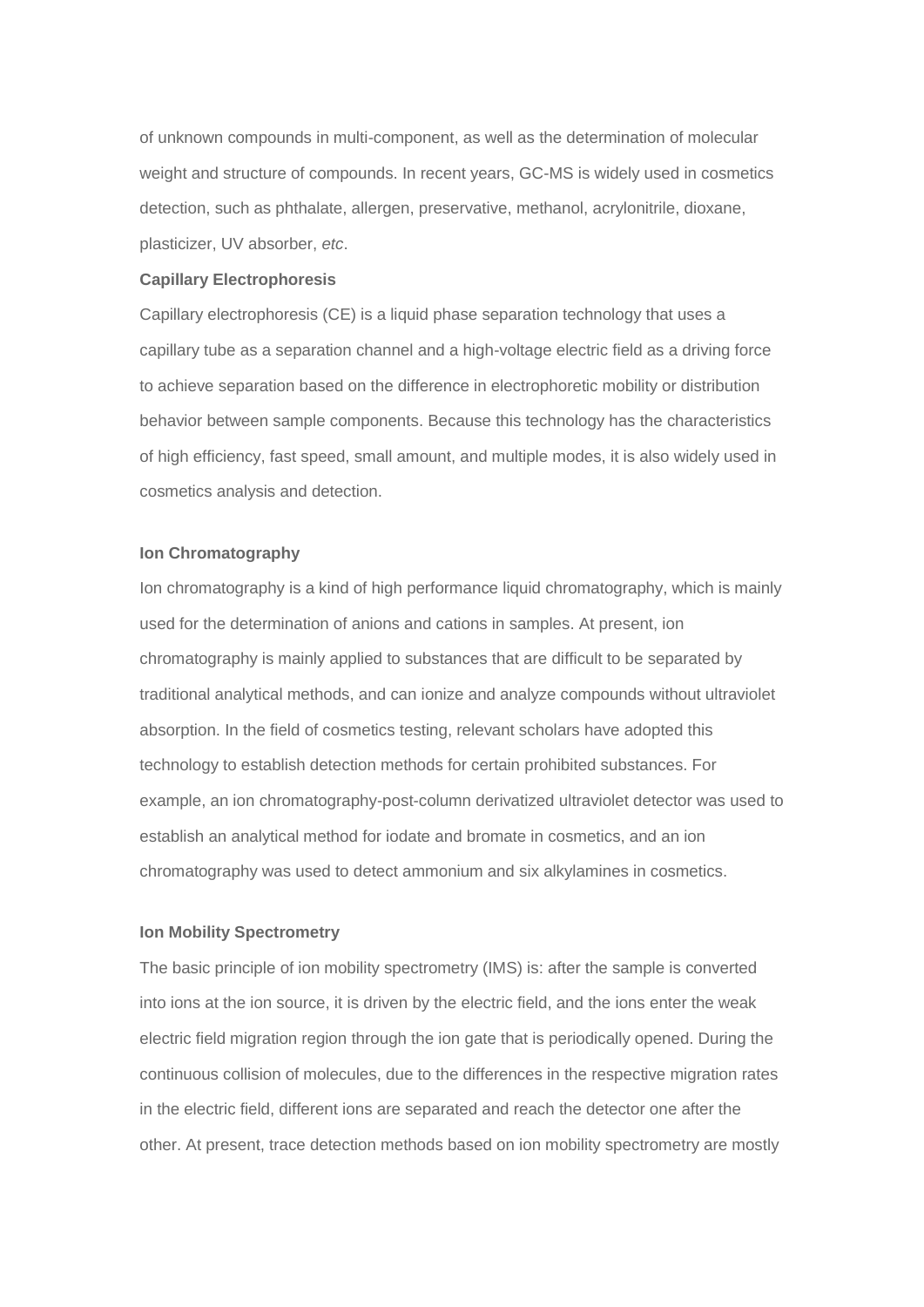used in the fields of drug detection, explosives detection, and food safety. There are relatively few applications in the field of cosmetic detection.

### **Summary**

To sum up, there are a variety of extraction and purification technologies available in the process of cosmetic pretreatment. According to the literature reports in the past decade, ultrasound-assisted extraction has become the most widely used extraction technology because of its high efficiency, easy operation and universality in the extraction of restricted substances in cosmetics. However, according to actual requirements, continuous operation is required if the sample processing volume is large. According to the specific physical and chemical properties of the target substance, liquid-liquid extraction technology is also one of the commonly used extraction methods. In recent years, with the rise of green extraction technology, disperse liquid-liquid microextraction, solid-phase microextraction and supercritical fluid extraction are more and more used in the field of cosmetics. These emerging technologies use only a small amount of organic solvent or no solvent, and the detection is fast and reliable. It can be predicted that in the cosmetic pretreatment technology, high efficiency, high speed and environmental protection is an important development direction in the future.

In terms of instrumental analysis technology, the current mainstream detection technology for cosmetics is still HPLC, GC, or a combination of both and MS. Especially in the simultaneous qualitative and quantitative analysis of multiple components, the combination of chromatography and MS shows powerful separation and detection capabilities. However, any technology has its specific advantages and disadvantages. The traditional GC-MS technology requires the use of large desktop instruments, which is expensive, high maintenance cost and high consumption of organic solvents. In recent years, the emerging ion mobility spectrum overcomes the above shortcomings of the traditional chromatography-mass spectrometry technology, does not need complex sample pretreatment process, and the analysis speed is fast, which belongs to the